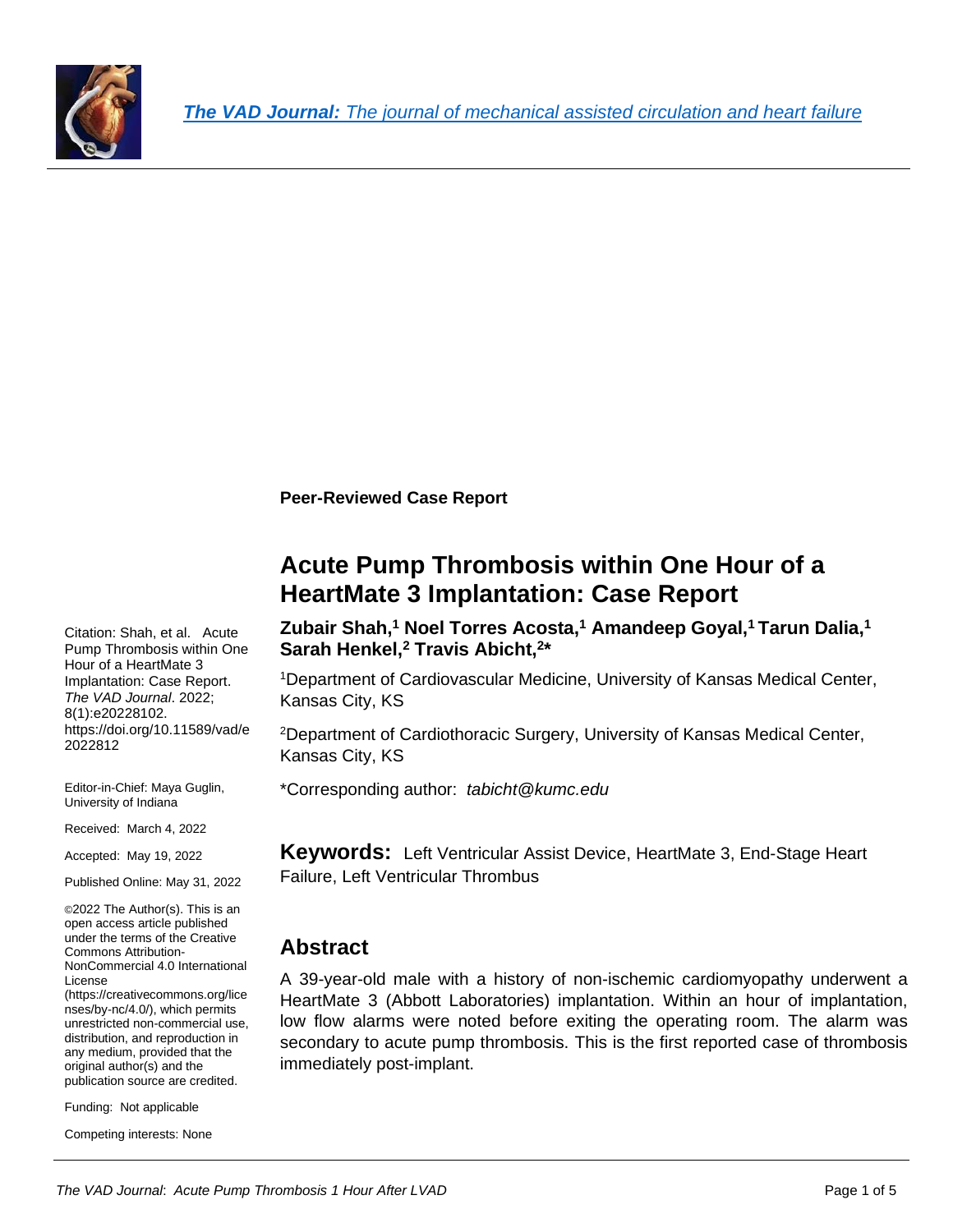

## **Background**

Left ventricular assist device (LVAD) thrombus can develop *de novo* in the VAD or could arise elsewhere, such as in left ventricle  $(LV)$  and then extend to the VAD.<sup>1</sup> In general, pump thrombosis is due to pump-related, patient-related or management-related factors. Pump-related factors include interactions at the interface between blood flow and the components of the pump. The impeller mechanism involves interactions, which include surface interfaces, shear stress, and stasis. For the inflow portion, thrombus formation at the cannulation site and cannula malposition can lead to pump thrombosis. For the outflow portion, factors include outflow graft impingement by the bend relief, graft kinking or twisting, and obstruction of the outflow anastomosis. <sup>2</sup> Patient-related factors include pre-existing LV thrombus, atrial fibrillation, infection, right-sided heart failure, hypercoagulable state or non-compliance. Management-related factors include sub-therapeutic international normalized ratio, low flow due to low-speed setting or sub-optimal hypertension management.<sup>2</sup>

# **Case Report**

A 39-year-old male with multiple comorbidities, including non-ischemic cardiomyopathy and heart failure with reduced left ventricular ejection fraction (10- 15%), was referred to our center for advanced heart failure therapies. He experienced several months of progressive decline in functional status and was found to be in cardiogenic shock. After a multidisciplinary team discussion, the patient was deemed a suitable candidate for an LVAD implantation as a destination therapy. His INTERMACS profile was 2 at the time of the implantation. The pre-implant complete blood count, therapeutic activated partial thromboplastin time, and fibrinogen were all within normal ranges. Preoperatively, the patient was on continuous intravenous heparin, which was stopped four hours before surgery.

A thoracotomy and hemi-sternotomy approach were utilized. The LV end-diastolic dimension via intra-operative transesophageal echocardiography (TEE) was 6.8 cm. The coring device was used to take out the apical core. There was an adherent apical LV clot and some minor trabeculations, which were thoroughly removed. As the heart was free of debris and any obstruction, the HeartMate 3 (HM3) was seated onto the sewing ring, and the locking mechanism was closed. 35,000 units of heparin were administered intraoperatively. Heparin was reversed with standard protamine at the conclusion of cardiopulmonary bypass. No blood products or pro-coagulants were administered. The patient's HM3 implantation was successful. At the time of implant, the LVAD speed was 5200 rpm, flow was 3.8 L/min, power was 3.5 Watts, and the pulsatility index was 4.4.

Approximately 60 minutes after the end of the surgery, low flow alarms started without any significant change in speed and power. Intraoperative TEE was still in place and revealed no pericardial effusion or tamponade. The HM3 cannula position was appropriate with no septal contact (Figure 1). Maneuvers, including the increase of ramp speed and dose of inotropes, had no effect. The patient's right ventricular function was adequate, but his aortic valve could not be closed.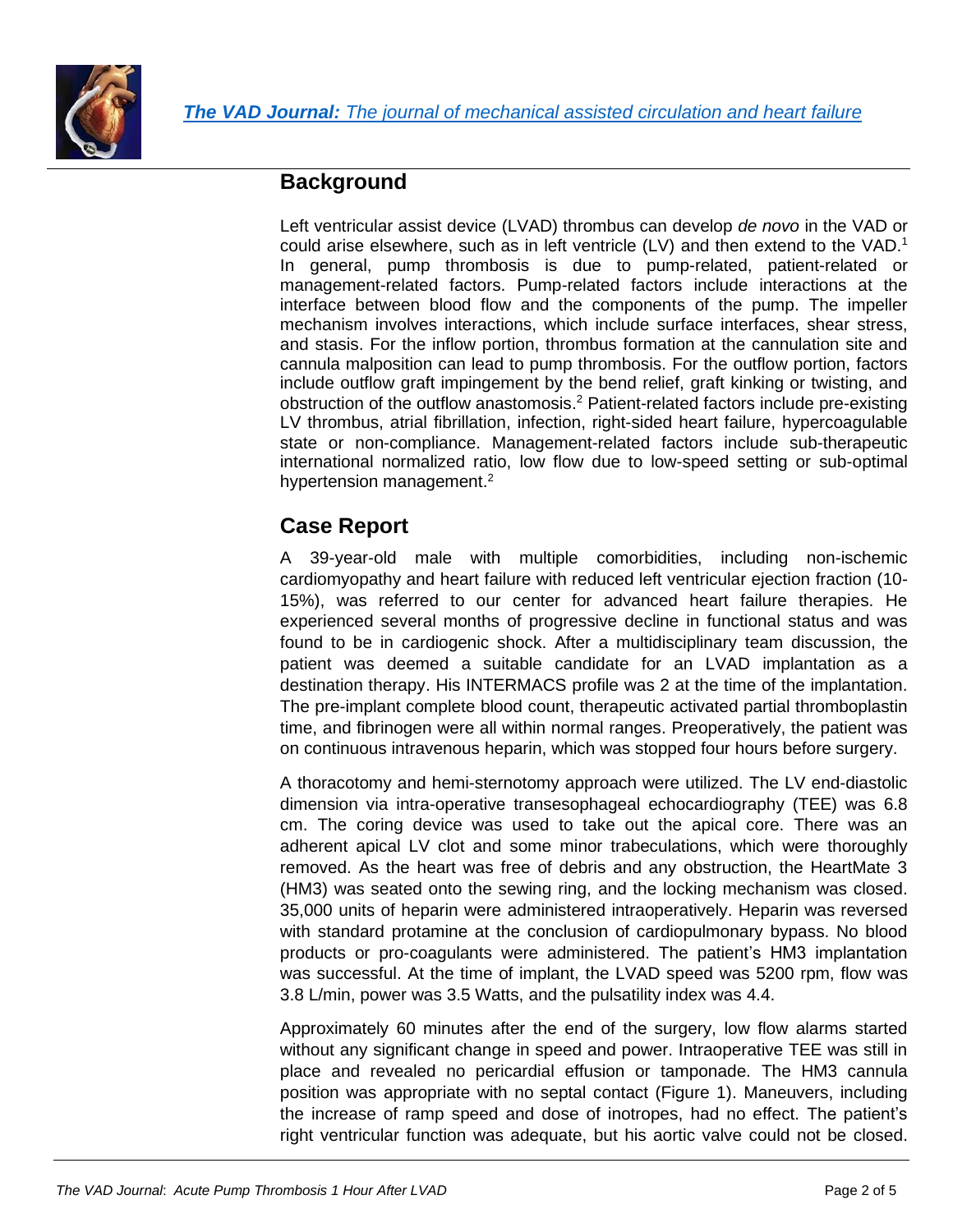

After sternal reopening, the absence of tamponade was confirmed, and there was no kinking of the bend relief or the outflow graft. Given the acute change in pump flow combined with no power changes with steady RPMs, there was a strong suspicion of significant inlet cannula obstruction. The pump was unlocked from the sewing ring and inspected. The inflow cannula had a fresh, nearly occlusive thrombus present (Figure 2). The outflow side of the pump was similarly involved. The thrombus appeared to involve all of the sintered surfaces of the pump.



*Figure 1: The arrow shows the HeartMate 3 (Abbott Laboratories) cannula position during intra-operative transesophogeal echocardiogram.*



*Figure 2: The arrow indicates the nearly occlusive thrombus in the HeartMate 3 left ventricular assist device system (Abbott Laboratories).* 

A pump exchange without reversal of heparin was performed. The thrombosed pump was sent to the manufacturer for inspection, and no mechanical defects were found. Postoperatively, the patient had a negative Factor V Leiden screen, and he tested negative for hexagonal lupus anticoagulant. Normal MA kaolin, R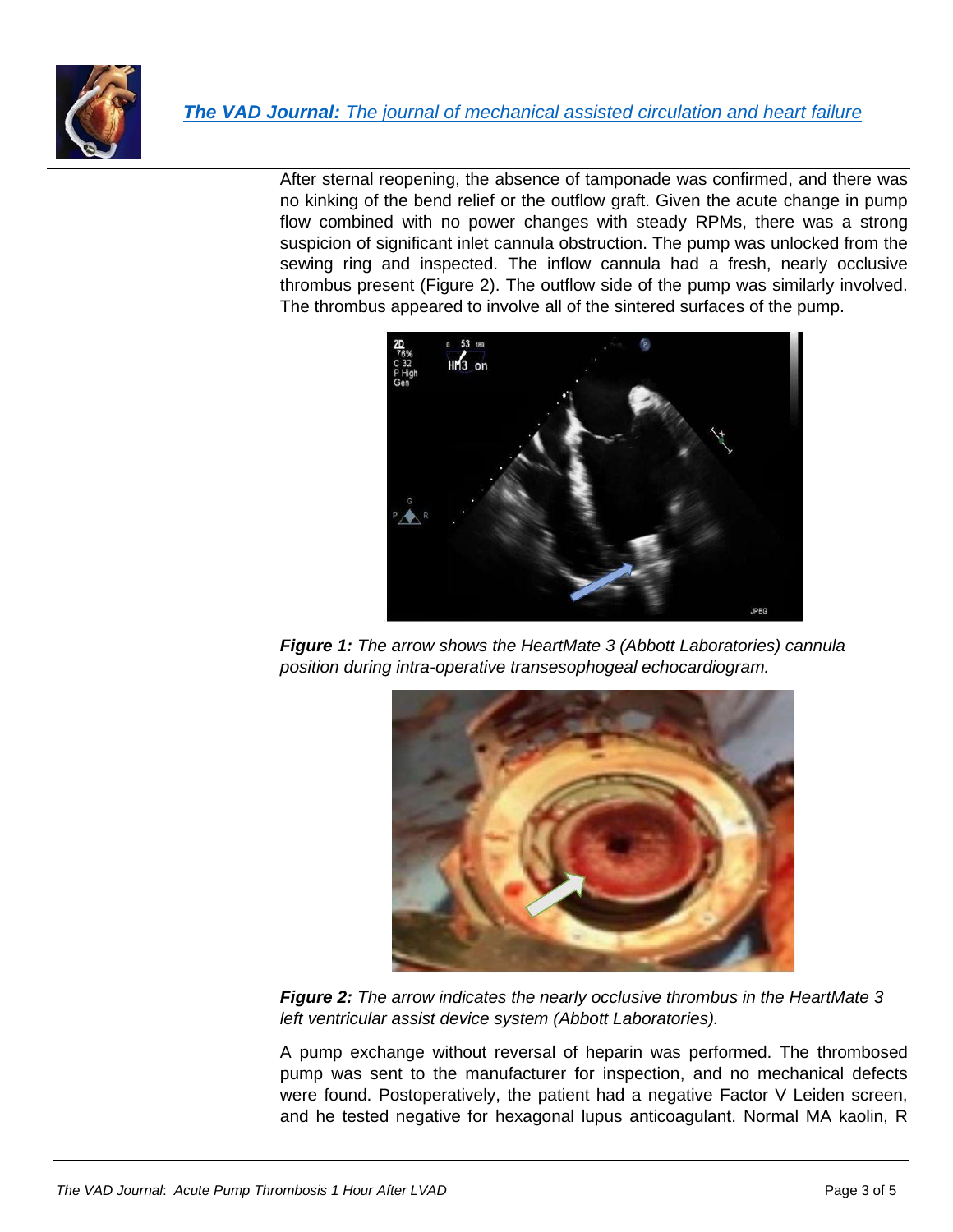

kaolin, RK kaolin, K kaolin, lysis 30 and angle kaolin levels were documented two days after surgery. The patient was discharged home on Postoperative Day 13.

### **Discussion**

The HM3 uses a fully levitated, self-centering rotor with large blood flow pathways (Maglev Flow Technology) that is more hemocompatible than the prior axial flow technology that was used in the HeartMate II (HMII) device (Abbott Laboratories). In the MOMENTUM 3 trial, there was a greater than 90% relative risk reduction of suspected/confirmed pump thrombosis when compared to HMII.<sup>3</sup> Moreover, in the HM3 CE Mark study, there were no cases of pump thrombosis after two years of follow up. <sup>4</sup> The earliest reported cases of HM3 pump thrombosis were at Postoperative Day 3.<sup>5,6</sup> In one patient, apical calcium was noted intra-operatively, and the proposed mechanism was the ingestion of some calcium from the apex leading to misplacement of the rotor and subsequent thrombosis.<sup>5</sup> In the other case, the left ventricular cavity size decreased from 5.9 cm pre- operatively to 4.0 cm post-operatively, causing septal contact with the inflow cannula and eventually pump thrombosis. 6

Our patient had pump thrombosis within the first hour of implantation. There was no apical calcium noticed before LVAD implantation and no septal contact during intraoperative TEE. A possible etiology in this case could be a previous adherent apical LV clot site that might have acted as a nidus for the development of a thrombosis leading to acute pump thrombosis. Histological analysis confirmed the presence of platelet and red blood cell deposition with very few fibrin strands, suggestive of acute pump thrombus (Figure 3).



*Figure 3: The arrow highlights the acute thrombus on histological analysis.*